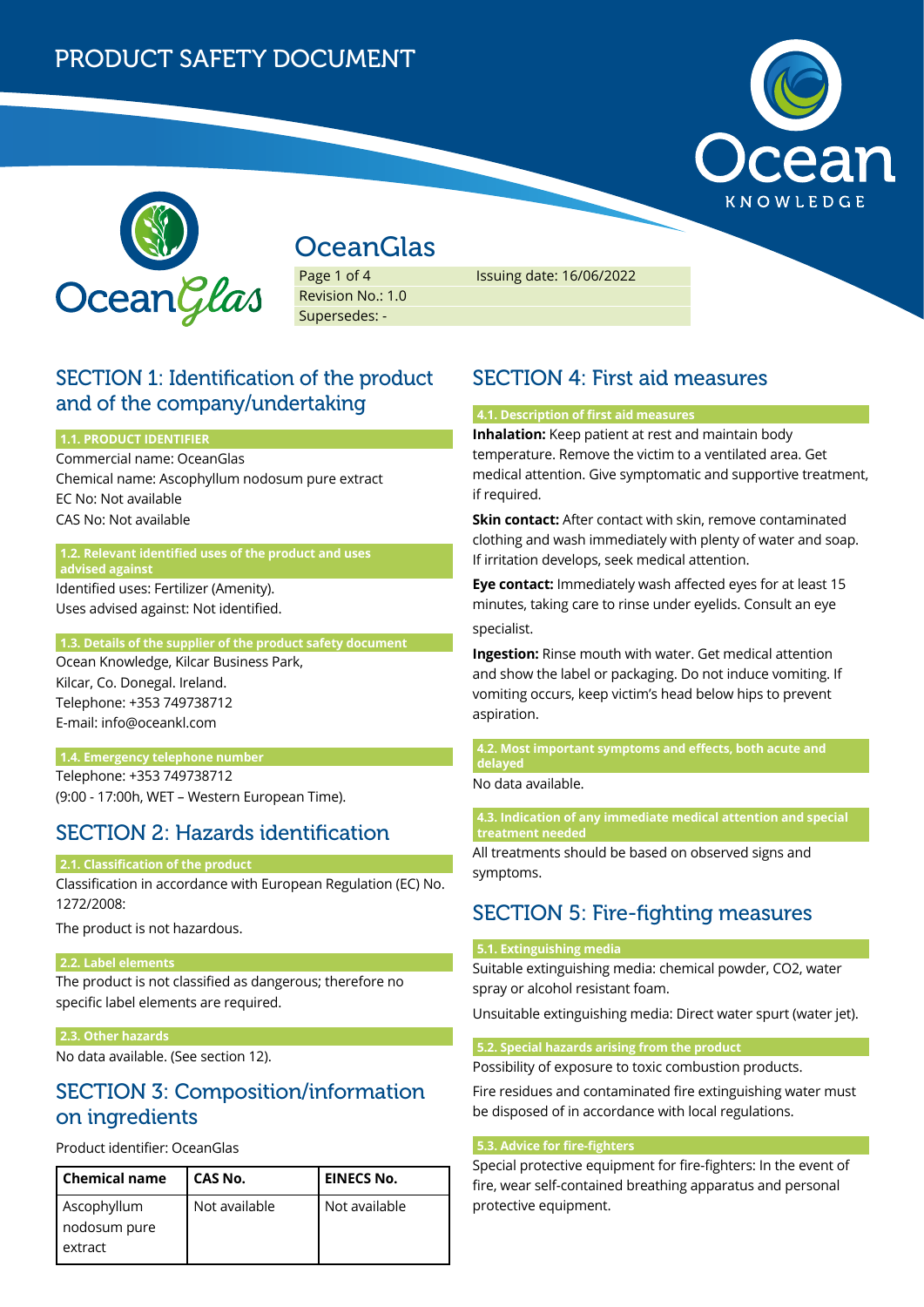## PRODUCT SAFETY DOCUMENT





## **OceanGlas**

Page 2 of 4 Revision No.: 1.0 Supersedes: -

Issuing date: 07/03/2022

## SECTION 6: Accidental release measures

**6.1. Personal precautions, protective equipment and emergency procedures**

Isolate and delimit the affected area.

Eliminate all sources of ignition.

Use personal protective equipment and respiratory protection.

Avoid contact with skin and eyes.

Evacuate personnel to safe areas.

Ensure adequate ventilation.

### **6.2. Environmental precautions**

Prevent the product reaches the sewer.

Prevent soil contamination.

### **6.3. Methods and material for containment and cleaning up**

Clean up with absorbent materials (eg. soil, sand, diatomaceous earth or any non-flammable absorbent).

Store collected material in adequate containers for disposal.

Label these containers and manage in accordance with local regulations.

Do not mix with other waste materials.

If there are spills or uncontrolled discharges on surface waters (or water for public use), immediately inform the local authorities.

**6.4. Reference to other sections**

See Sections 8 and 13.

## SECTION 7: Handling and storage

### **7.1. Precautions for safe handling**

See also Section 8.

Use personal protective equipment (PPE). Avoid contact with skin, eyes and clothing.

Ensure adequate ventilation.

Do not handle the product near a source of ignition or near open flame.

Do not smoke, drink or eat while handling the product.

Wash hands with soap after handling and before eating, drinking, smoking or using the toilet.

Remove clothing immediately if the product is inside. Wash skin

thoroughly with mild soap and dress clean clothes.

**7.2. Conditions for safe storage, including any incompatibilities** Do not store near or with any of the incompatible materials listed in Section 10.

Do not store with food, beverages, feed and water supplies.

Do not store near flame, heat sources or near strong oxidizing agents.

Avoid extreme temperatures.

Store the product in the original container.

Keep tightly closed containers in a dry, cool and well ventilated sheltered from the sun.

Keep out of reach of unauthorized persons, children and animals.

### **7.3. Specific end use(s)**

See section 1.2.

## SECTION 8: Exposure controls/personal protection

### **8.1. Control parameters**

Exposure limit(s): No data available for this product.

### **8.2. Exposure controls**

### **8.2.1. Proper technical controls**

See also Section 7.

Ensure adequate ventilation and/or exhaust ventilation.

### **8.2.2 Individual protective measures**

Respiratory protection: Use breathing mask with appropriate filter.

Hand protection: Use protection gloves.

Eye protection: Wear safety glasses with side-shields (e.g. EN 166) or facial protection screen.

Skin and body protection: Work clothes, apron and protective boots are recommended.

Hygiene measures: Handle in accordance with good industrial hygiene and safety practice. Have eye wash bottle with distilled water. Remove and wash contaminated clothing before reuse. Wash hands before breaks and immediately after handling.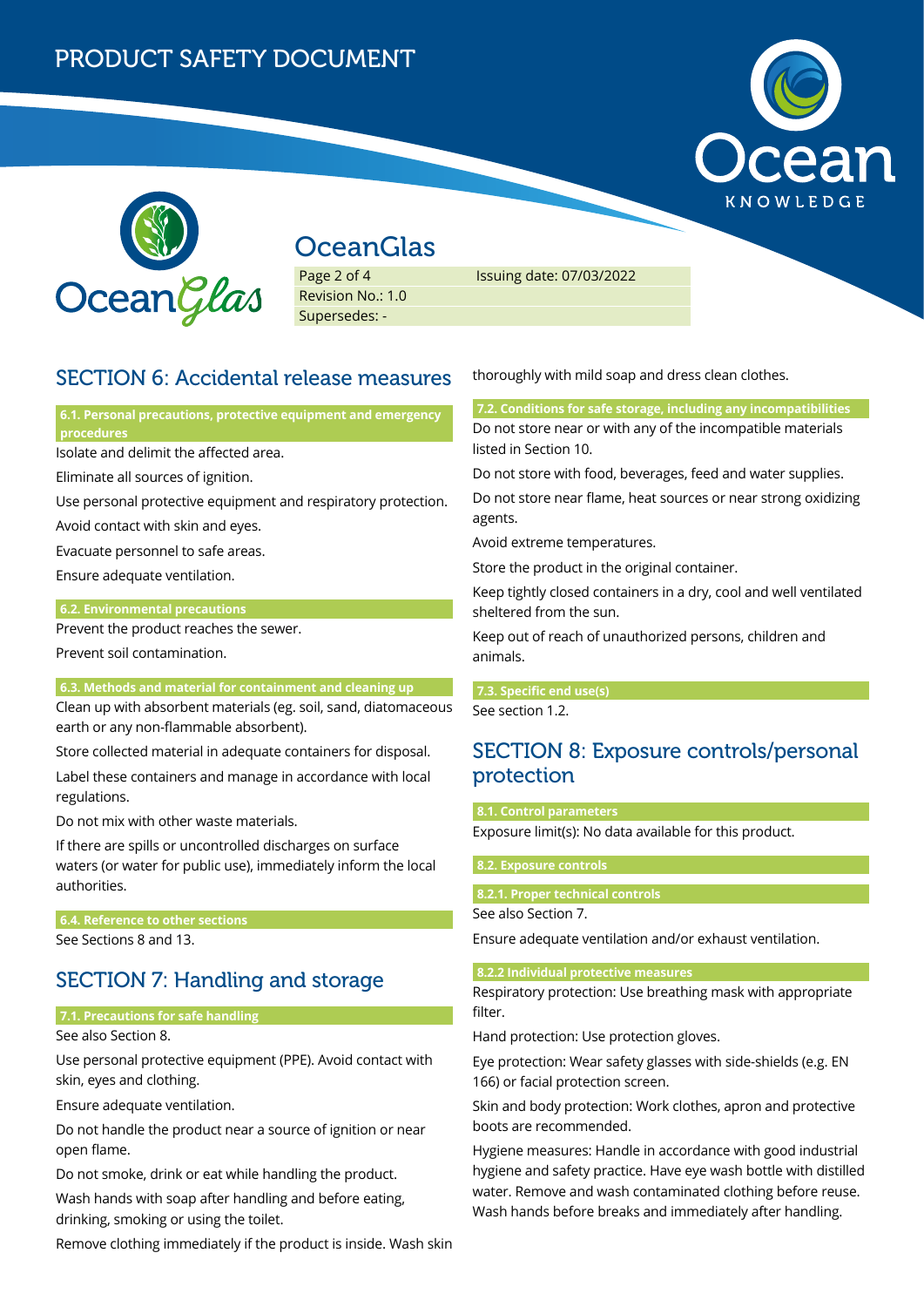# PRODUCT SAFETY DOCUMENT





# **OceanGlas**

Page 3 of 4 Revision No.: 1.0 Supersedes: -

Issuing date: 07/03/2022

### **8.2.3 Environmental exposure controls**

Do not flush into surface waters or sanitary drain systems.

### SECTION 9: Physical and chemical properties

#### **9.1. Information on basic physical and chemical properties**

| Appearance:                                         | Liquid                     |  |
|-----------------------------------------------------|----------------------------|--|
| Colour:                                             | Green                      |  |
| Odour:                                              | Marine                     |  |
| Odour threshold:                                    | No data available          |  |
| pH:                                                 | 4,6                        |  |
| Freezing point:                                     | No data available          |  |
| Boiling point:                                      | 102 C                      |  |
| Evaporation rate:                                   | No data available          |  |
| Flash point:                                        | Not applicable             |  |
| Decomposition temperature:                          | No data available          |  |
| Auto-ignition temperature:                          | Not applicable             |  |
| Flammability:                                       | Not applicable             |  |
| Explosive properties:                               | Not applicable             |  |
| Oxidizing properties:                               | Not applicable             |  |
| Vapour pressure:                                    | No data available          |  |
| Vapour density:                                     | No data available          |  |
| Viscosity:                                          | Dynamic at 22 C: 200-410 P |  |
| Density:                                            | 1,5                        |  |
| Solubility:                                         | Total in water             |  |
| Partition coefficient<br>n-octanol/water (log Pow): | No data available          |  |

**9.2. Other information** No data available.

## SECTION 10: Stability and reactivity

### **10.1. Reactivity**

The product is not reactive under normal conditions.

### **10.2. Chemical stability**

The product is stable under normal ambient and anticipated storage and handling conditions of temperature and pressure.

### **10.3. Possibility of hazardous reactions**

No hazard reactions are expected under normal processing.

### **10.4. Conditions to avoid**

Avoid direct exposure to sunlight. Avoid exposure to light. Avoid heat sources.

Avoid high temperatures.

Do not store bellow 5 C or above 30 C.

### **10.5. Incompatible materials**

No data available.

**10.6. Hazardous decomposition products**

No data available.

### SECTION 11: Toxicological information

**11.1. Information on toxicological effects** (a) Acute toxicity: No data available. (b) Skin corrosion/irritation: No data available. (c) Eye damage/irritation: No data available. (d) Respiratory or skin sensitization: No data available. (e) CMR – Carcinogenicity, Mutagenicity and Reproductive toxicity: No data available. (f) STOT – single and repeated exposure: No data available. (g) Aspiration hazard: No data available.

## SECTION 12: Ecological information

### **12.1. Toxicity**

(a) Aquatic toxicity: No data available. (b) Sediment toxicity: No data available. (c) Terrestrial toxicity: No data available.

**12.2. Persistence and degradability** No data available.

**12.3. Bioaccumulative potential** No data available.

**12.4. Mobility in soil**

No data available.

**12.5. Results of PBT and vPvB assessment** No data available.

### **12.6. Other adverse effects**

No data available.